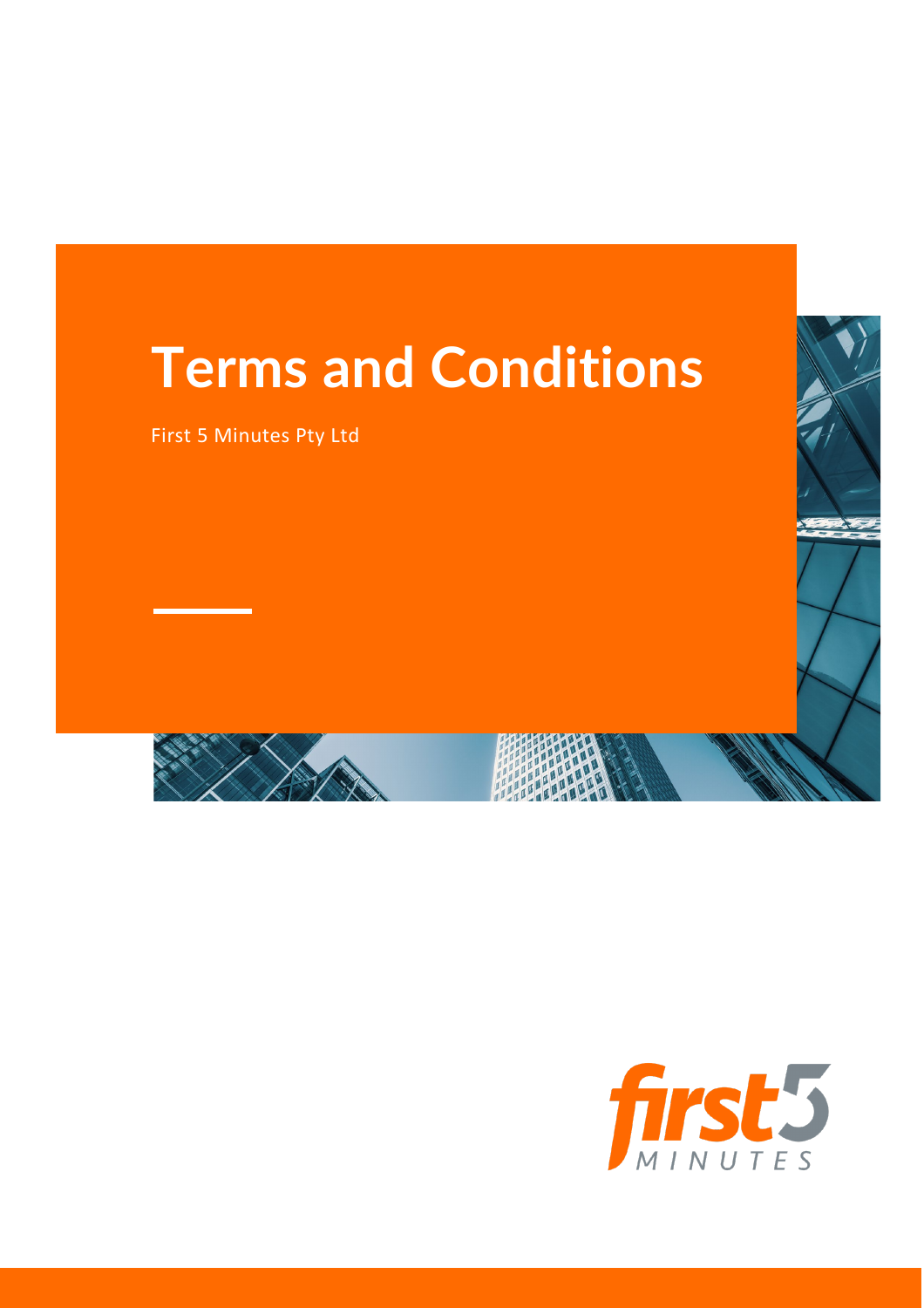

## **Table of Contents**

| <b>CLAUSE 1: DEFINITIONS</b>                                    | 3              |
|-----------------------------------------------------------------|----------------|
| <b>CLAUSE 2: SERVICES</b>                                       | $\overline{4}$ |
| <b>CLAUSE 3: SUPPLY OF PRODUCTS</b>                             | 5              |
| CLAUSE 4: FEES, PRICES AND PAYMENT                              | 5              |
| <b>CLAUSE 5: TERMS OF AGREEMENT</b>                             | $\overline{7}$ |
| CLAUSE 6: WARRANTY BY FIRST 5 MINUTES & LIMITATION OF LIABILITY | $\overline{7}$ |
| <b>CLAUSE 7: CONFIDENTIALITY</b>                                | 8              |
| <b>CLAUSE 8: YOUR OBLIGATIONS</b>                               | 8              |
| CLAUSE 9: RELEASE AND INDEMNITY                                 | 9              |
| <b>CLAUSE 10: FORCE MAJEURE</b>                                 | 9              |
| CLAUSE 11: APPOINTMENT AS SOLE PROVIDER                         | 10             |
| CLAUSE 12: INTELLECTUAL PROPERTY RIGHTS                         | 10             |
| CLAUSE 13: RETURN OF FACILITIES                                 | 10             |
| <b>CLAUSE 14: TERMINATION</b>                                   | 11             |
| <b>CLAUSE 15: GENERAL</b>                                       | 11             |
| CLAUSE 16: DISPUTE RESOLUTION                                   | 12             |
| <b>CLAUSE 17: NOTICES</b>                                       | 13             |
| <b>CLAUSE 18: INTERPRETATION</b>                                | 13             |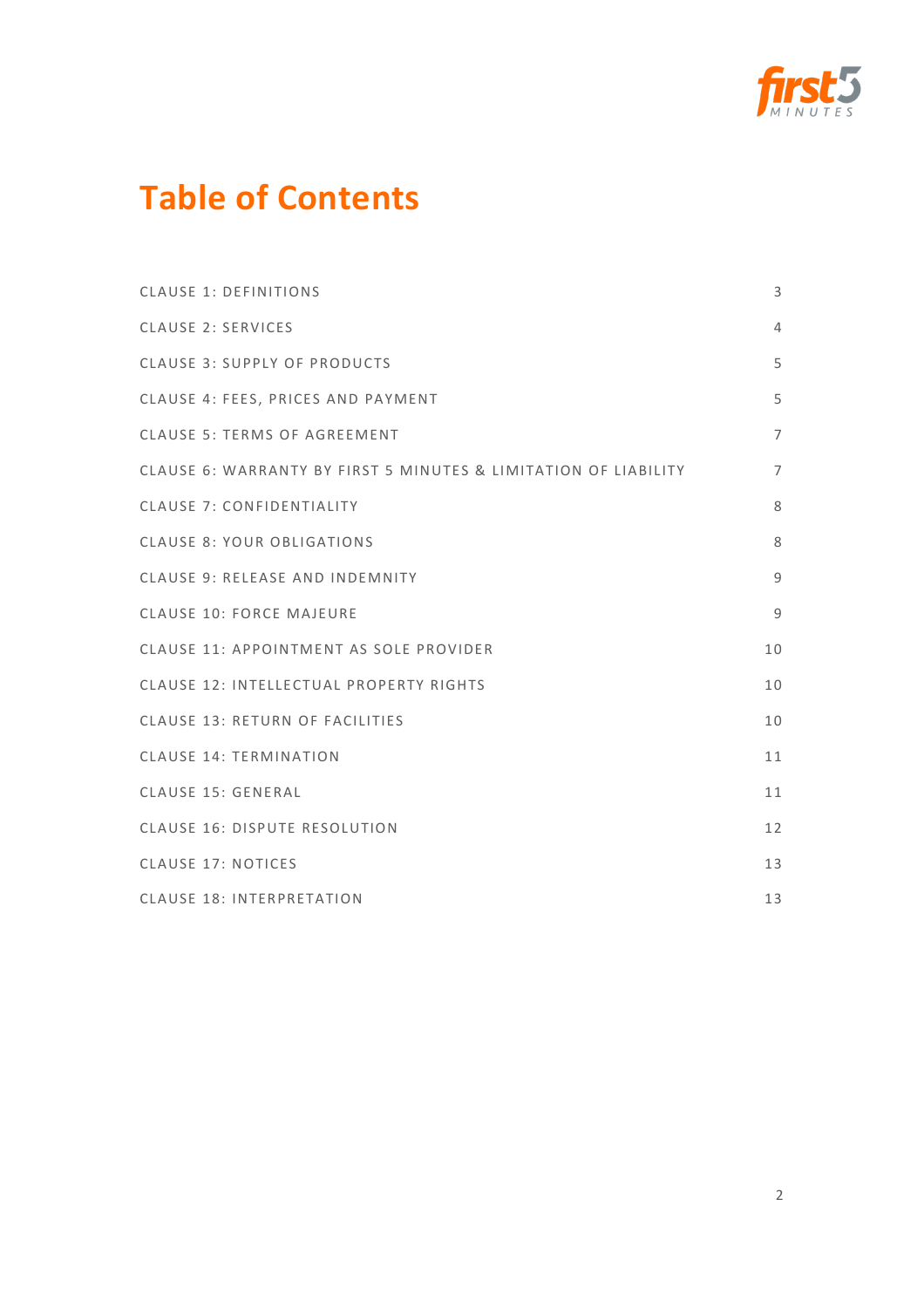

# **Clause 1: Definitions**

In these terms and conditions:

**Agreement** means First 5 Minutes' agreement with you, as constituted by your acceptance of the Proposal, incorporating these terms and conditions.

**Business Day** means a day which is not a Saturday or Sunday or public holiday in the State or Territory within Australia in which the Services or Products are provided.

**Claim** means any claim, proceedings, suit, action or demand.

**Commencement Date** means the date for commencement of the Term as specified in the Proposal or if none is specified then the date of your acceptance of the Proposal.

**Confidential Information** means all information and data concerning the prospects, customers, suppliers, business, dealings, operations, financial position and affairs of First 5 Minutes or you, other than information and data which has entered into the public domain.

**Diagram Fee** means that part of the Fee payable by you as outlined in the Proposal and categorised as a fee for the preparation of evacuation diagrams and signs.

**First 5 Minutes** means First Five Minutes Pty Ltd ACN 010 596 013, its successors and assigns and, where the context allows, any related corporation including First Five Minutes Consulting Services Pty Ltd ACN 010 753 027.

**Fee** means the fee or remuneration for provision of the Services referred to in the Proposal, as adjusted from time to time in accordance with terms and conditions.

**GST** means a tax under A New Tax System (Good and Services Tax) Act 1999 (Cth) or any other tax in the nature of goods and services or like tax.

**Insolvency** includes winding up, dissolution, administration, receivership, provisional liquidation, liquidation, bankruptcy and any arrangement (including a scheme of arrangement), composition and compromise with, or assignment for the benefit of, creditors.

**Overdue Rate** means the rate of interest equal to the National Australia Bank Indicator Lending Rate on amounts over \$100,000 plus 2% per annum (or if there is no such rate by that name, then an interest rate nominated by First 5 Minutes as charged by National Australia Bank or its successor).

**Products** means the goods or products referred to in the Proposal (or such other goods or products as First 5 Minutes may agree to provide you with from time to time)

**Proposal** means the letter of proposal and accompanying documents (or other form of document) prepared by First 5 Minutes under which it offers to provide you with Services and/or Products.

**Recipient** means a party receiving a Taxable Supply.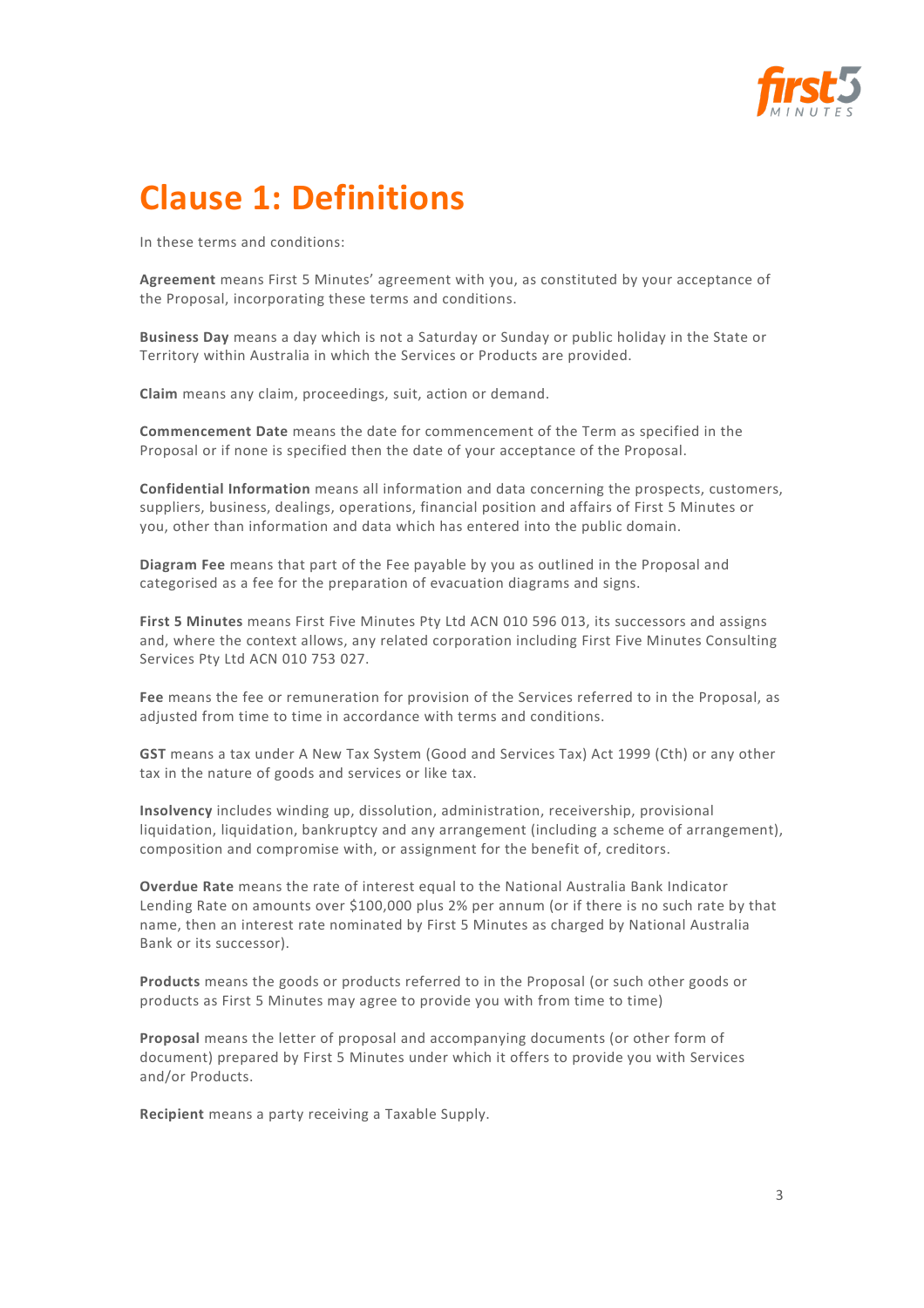

**Services** means the services described in the Proposal (or such other services as First 5 Minutes may agree to provide you with from time to time), which might include audit services, consultancy services and casual module training services.

**Set Up and Establishment Fee** means that part of the Fee payable by you at the commencement of the Services, as outlined in the Proposal and categorised as a Set Up and Establishment Fee (where applicable).

**Staff** means, in relation to an entity, that entity's officers, employees, contractors and agents.

**Supplier** means a party making a Taxable Supply.

**Supply Price** means the price for supply of Services or a Product as set out in the Proposal, as adjusted from time to time in accordance with these terms and conditions.

**Taxable Supply** has the meaning given to that term under A New Tax System (Goods & Services Tax) Act 1999 (Cth)

**Term** means the term of the Agreement between First 5 Minutes and you, commencing on the Commencement Date and ending on the Termination Date, as extended under clause 5.2.

**Termination Date** means the date which is three (3) years from the Commencement Date, as extended under clause 5.2

**You** means the company, organisation or person named as "the Client" in the Proposal or the Service Agreement or to whom the Services are to be provided.

**Warden** means a person who is designated as a member of the Facility Emergency Control Organisation, whether or not that person is employed by you.

#### **Clause 2: Services**

- 2.1 the Term, in consideration of you paying the Fee and the Supply Price, First 5 Minutes will supply the Services and/or the Products to you on the terms set out in the Proposal.
- 2.2 In addition to the Fee, you agree to reimburse First 5 Minutes for any out of pocket expenses that are incurred by it and authorised in advanced by you in connection with the provision of the Services or the Products.
- 2.3 Where the Services comprise fire and emergency response training services, you acknowledge and agree as follows:
	- a) if you cancel a scheduled training session or course, then First 5 Minutes may apply a cancellation fee;
	- b) Wardens or a member of your Staff who attend a training session or course provided by First 5 Minutes may not satisfactorily complete a training course or necessarily achieve a standard of competence suitable to you. The successful completion by Wardens or your Staff of a course to a satisfactory standard will depend upon the Warden or your Staff member's attitude, ability, motivation and effort;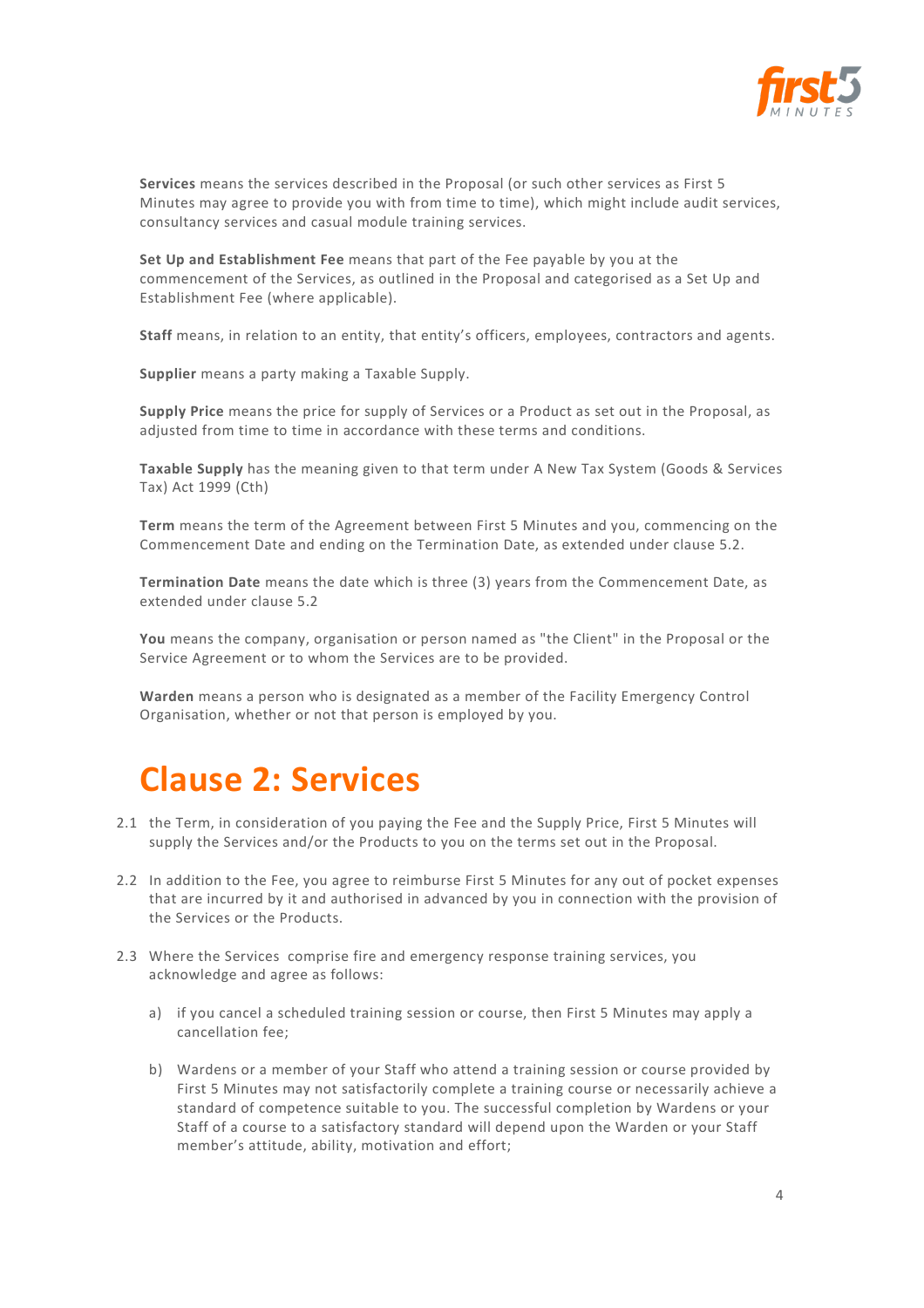

- c) First 5 Minutes makes no representation or warranty that any particular Warden or member of your Staff who attends a training course will successfully complete that course.
- 2.4 Where you cancel or re-schedule an agreed date, location or time at which any of the Services are to be provided, you agree to bear any reasonable costs or expenses suffered or incurred by First 5 Minutes as a consequence. You also acknowledge that a cancellation fee may.
- 2.5 If during the Term, you cancel or terminate the Services, you acknowledge that you will have to pay the Fee which would have been paid by you for the balance of the Term.
- 2.6 You warrant that the Services are required for business purposes and not for personal, domestic or household use or consumption.

## **Clause 3: Supply of Products**

- 3.1 Clause 3 applies only if First 5 Minutes has agreed to supply Products to you under the Proposal.
- 3.2 First 5 Minutes agrees to supply you with the Products at the applicable Supply Price.
- 3.3 All Products sold or supplied by First 5 Minutes are sold on these terms and conditions. These terms and conditions will prevail over any terms and conditions of any purchase order from you.
- 3.4 Any delivery times made known to you are estimates only and First 5 Minutes will not be liable for any late delivery of the Products and will not be liable for any loss, damage or delay occasioned from late delivery of the Products.
- 3.5 The risk in the Products will pass to you upon delivery.
- 3.6 Title in the Products will not pass from First 5 Minutes to you until such time as the whole of the Supply Price has been received in cleared funds by First 5 Minutes. Until such time as the Supply Price has been paid in full, you agree that First 5 Minutes may enter your premises (or the premises of any person where the Products are located) without liability of any nature and re-take possession of the Products. If the Products are re-sold by you, you agree to hold such part of the proceeds of sale as represents the unpaid price of the Products as the beneficial property of First 5 Minutes and will pay such amount to First 5 Minutes upon request.
- 3.7 You warrant that the Products are required for business purposes and not for personal, domestic or household use or consumption.

#### **Clause 4: Fees, Prices and Payment**

4.1 You agree to pay for the Services and any Products supplied by First 5 Minutes as follows: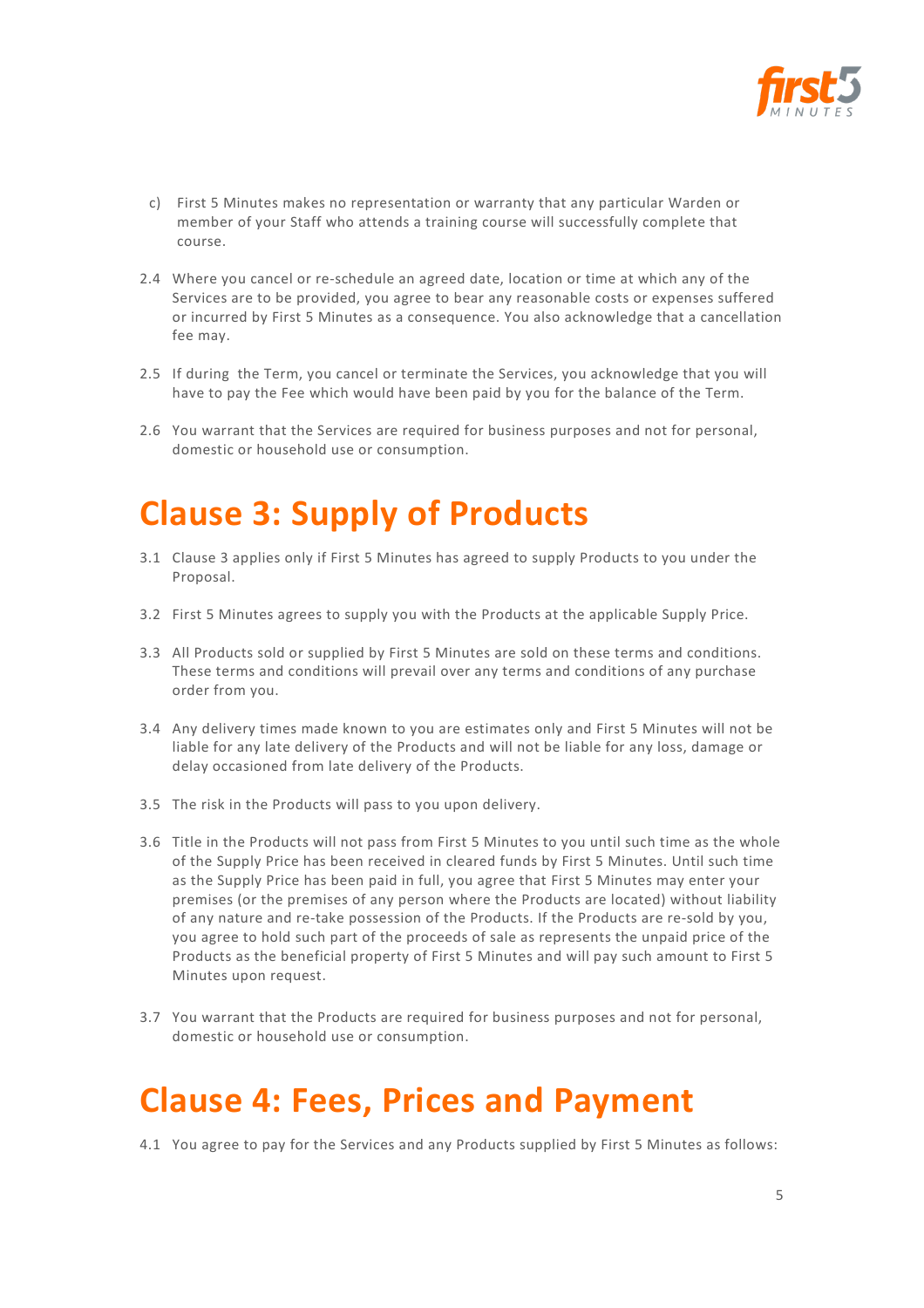

- a) as to any Establishment Fee, at the time of acceptance of the Proposal;
- b) as to any Diagram Fee, within 7 days of issue of an invoice by First 5 Minutes to you;
- c) as to any supply of Products, within 7 days of issue of an invoice by First 5 Minutes to you;
- d) as to any Fee applicable to the supply of Casual Module Training or Consultancy Services , within 7 days of issue of an invoice by First 5 Minutes; and
- e) as to any Fee for other Services, at the times set out in the Proposal but, if no times are specified in the Proposal , the Fee will be divided into four quarterly instalments payable quarterly in advance, commencing on acceptance of the proposal.
- 4.2 If at any time monies are overdue and owing in with respect to any invoice, then:
	- a) the whole of the amount of all invoices then outstanding will become immediately due and payable; and
	- b) First 5 Minutes may immediately discontinue supply of the Services and Products until such time as such monies (together with any accrued interest) are paid in full. In no event will First 5 Minutes be liable for any direct or indirect Claim suffered or incurred by you as a result of such circumstances including without limitation, failure to perform the Services, failure to perform the Services on the scheduled day or at the scheduled location or for any delay in performing the Services.
- 4.3 First 5 Minutes reserves the right to charge you interest at the Overdue Rate on any monies due but unpaid, calculated daily from the due date for payment until payment is received in cleared funds.
- 4.4 If any GST is payable on any Taxable Supply made by the Supplier to the Recipient under or in connection with the Agreement, then the Recipient must pay to the Supplier the amount of such GST (to the extent that it is not already specifically included in the Fee) in addition to the consideration otherwise payable for the Taxable Supply.
- 4.5 The Supplier must provide the Recipient with a tax invoice in such form as will permit the Recipient to claim an input tax credit for the amount of such GST should it be so entitled.
- 4.6 If the Recipient is obliged to reimburse or indemnify the Supplier for any amount paid or payable by the Supplier to a third party ("Third Party Payment"), then:
	- a) the amount payable by the Recipient will be reduced by the amount of any input tax credit to which the Supplier is entitled in relation to the Third Party Payment; and
	- b) the Recipient will only be obliged to pay any applicable GST on that reduced amount.
- 4.7 During any fixed term of the Agreement on each anniversary of the Commencement Date, First 5 Minutes may by notice in writing increase the amount of Fees and other remuneration for supply of the Services and the price for supply of the Products in accordance with the fixed amount or rate set out in the Proposal and if no fixed amount or rate is set in the Proposal then by an amount which is, as a percentage, not more than the increase in the Consumer Price Index (All Groups) for the capital city in the State in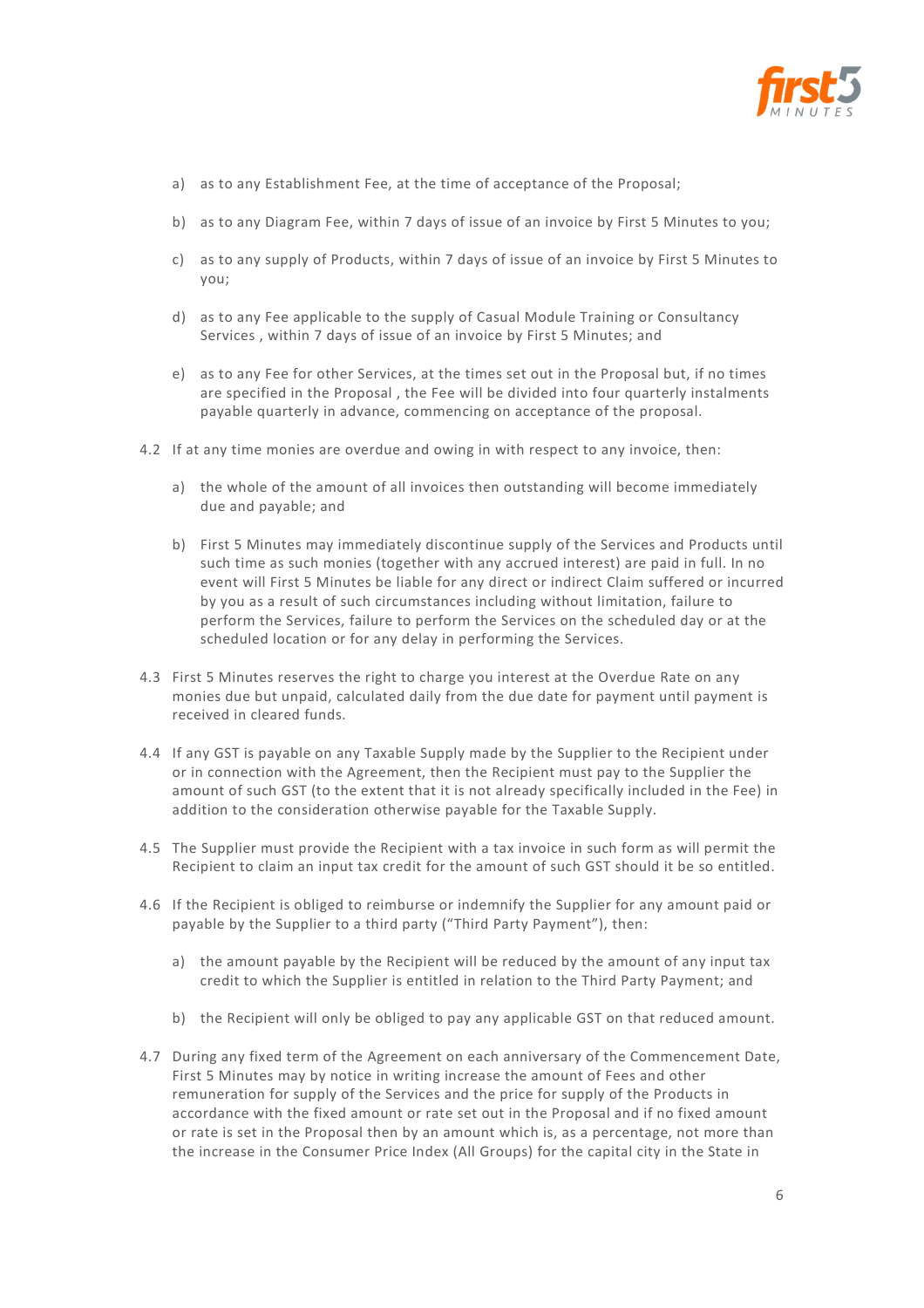

which the Services or Products are delivered) for the preceding 12 months, such variation to take place as and from the relevant anniversary of the Commencement Date. In any other case, First 5 Minutes may increase the Fees and remuneration for the supply of the Services and the prices for supply of the Products by providing you with thirty (30) days notice in writing.

4.8 Notwithstanding clause 4.7, if at any time during the Term there is an increase in the costs incurred by First 5 Minutes in supplying the Service or the Products due to factors beyond its reasonable control (for example, as a result of changes in prices of First 5 Minutes' suppliers, or changes to legislation or industrial awards), then First 5 Minutes may by giving you sixty (60) days notice in writing increase the Fees for supply of the Services or increase the Supply Price for supply of the Products (as the case may be).

#### **Clause 5: Terms of Agreement**

- 5.1 Subject to clause 5.2, the Agreement commences on the Commencement Date and will continue until the Termination Date or until terminated earlier in accordance with the provisions of these terms and conditions, whichever occurs first.
- 5.2 Notwithstanding the Term, the parties agree that First 5 Minutes will continue to provide the Services and/or the Products after the Termination Date, on the basis of a series of rolling twelve (12) month terms. Unless a party gives to the other a notice at least sixty (60)days before the Termination Date indicating that the party giving the notice does not wish the Services to continue past the Termination Date, the parties agree to extend the Term for a further period of twelve (12) months. In that event, the Term will include the additional twelve month period and the Termination Date will be the end of the Term as extended by the further terms of twelve months.

# **Clause 6: Warranty by First 5 Minutes & Limitation of Liability**

- 6.1 First 5 Minutes warrants that its Staff will at all times be suitably skilled and qualified to provide the Services.
- 6.2 To the full extent permitted by law, First 5 Minutes makes no other warranties in relation to the supply of the Services or the Products and subject to clause 6.5, excludes any warranties or conditions that would otherwise be implied under the Trade Practices Act 1974 (Cth) or other statute or at general law including those as to merchantability, description, quality, suitability or fitness for any purpose or otherwise.
- 6.3 If any warranty or condition cannot be excluded, restricted or modified, then to the full extent permitted by law, First 5 Minutes limits its liability in connection with the supply of the Services and Products (however arising, whether in contract, tort or otherwise) at its option to one of the following:
	- a) in the case of the supply of Services;
		- I. supplying the relevant Services again; or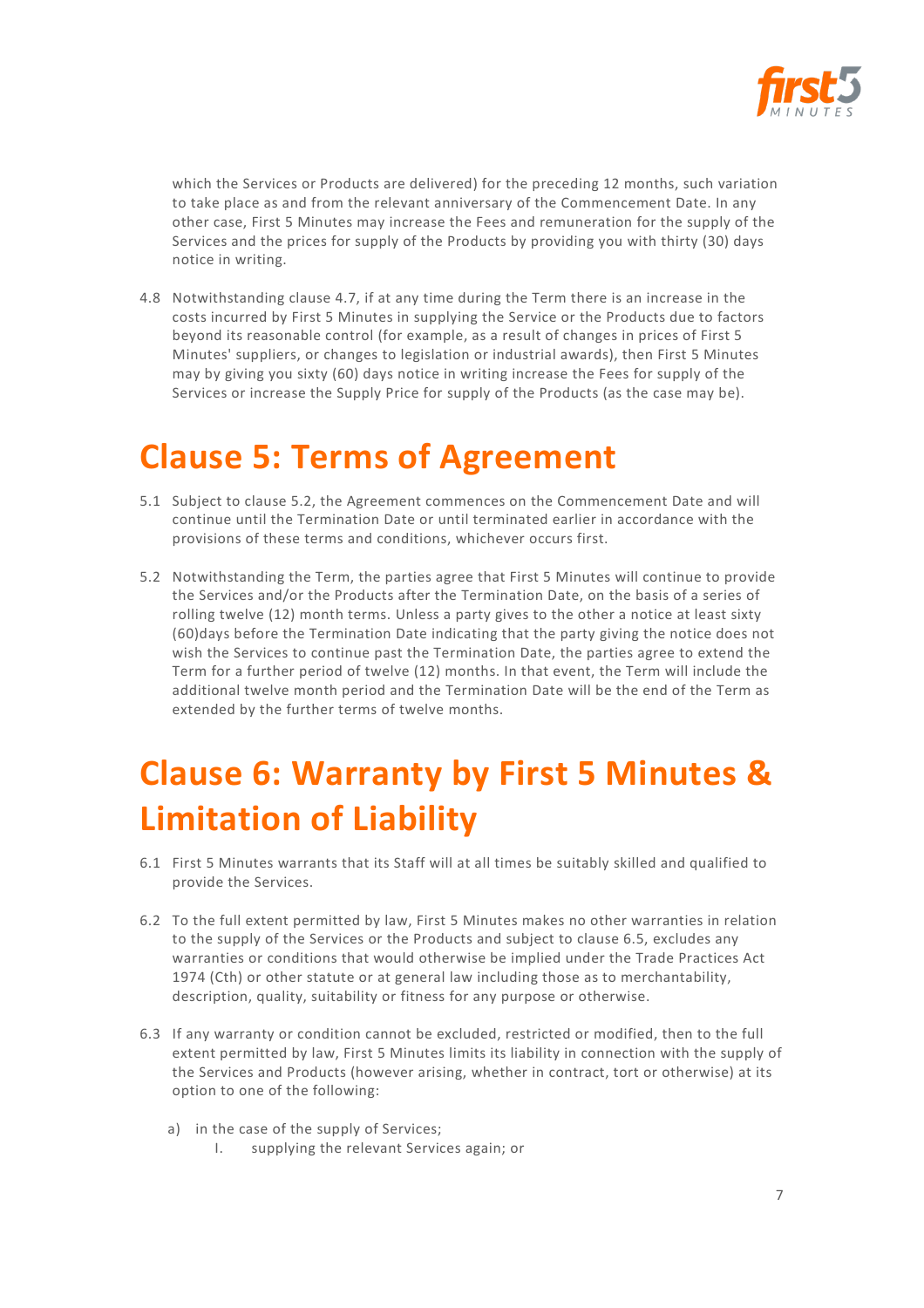

- II. the payment of the cost of having the relevant Services supplied again;
- b) in the case of the supply of the Products;
	- I. replacement of the relevant Products or the supply of equivalent Products;
	- II. the repair of the relevant Products;
	- III. the payment of the cost of replacing the relevant Products or acquiring equivalent Products; or
	- IV. the payment of having the relevant Products repaired.
- 6.4 To the full extent permitted by law, First 5 Minutes will not be liable for any special, indirect or consequential loss, damage or injury suffered or incurred by you in connection with the supply of or any failure to supply the Services or the Products.
- 6.5 Nothing in these terms and conditions will exclude, restrict or modify any rights or remedies which you may have under the Competition and Consumer Act 2010 (Cth) or other legislation which under such laws cannot be excluded, restricted or modified by agreement.

## **Clause 7: Confidentiality**

- 7.1 All Confidential Information of a party (the "Disclosing Party") that may come into the possession of the other party (the "Receiving Party") during the Term is and remains the property of the Disclosing Party.
- 7.2 The Receiving Party must not at any time without the consent of the Disclosing Party, copy or take extracts from and Confidential Information or remove any Confidential Information from either party's premises except in the performance of its obligations under the Agreement. In the case of removal of any Confidential Information the Receiving Party must as promptly as possible and in any case immediately upon demand return it to the Disclosing Party.
- 7.3 The Receiving Party must not either before or after the termination of the Agreement disclose to any person (other than the persons from time to time authorised by the Disclosing Party) any Confidential Information of which the Receiving Party may become possessed and the Receiving Party must not make use of any such Confidential Information:
	- a) to gain directly or indirectly any improper advantage to itself or to any other person;
	- b) to itself provide services which are similar to the Services; or
	- c) to injure or cause loss either intentionally or unintentionally directly or indirectly to the Disclosing Party.
- 7.4 You grant First 5 Minutes permission to name you as a client of First 5 Minutes in tendering for work from third parties

#### **Clause 8: Your Obligations**

8.1 In consideration of First 5 Minutes providing the Services and/or the Products, you will pay the Fee to First 5 Minutes at the times required under these terms and conditions.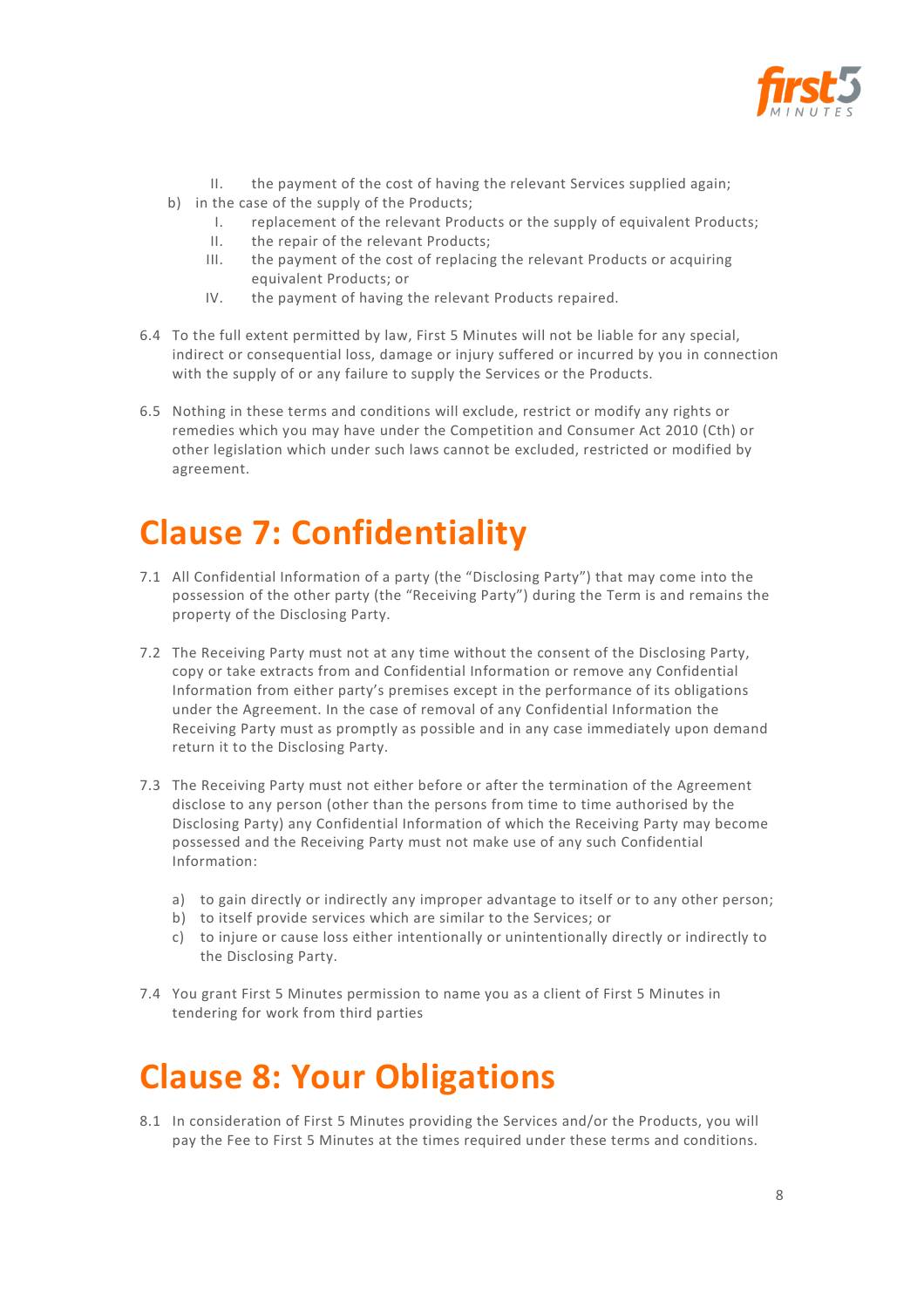

- 8.2 You will make available all relevant information regarding or relevant to the nature of the particular Services required to be provided and the location of the premises where those Services will be performed at least five Business Days prior to the proposed date of commencement of provision of those Services.
- 8.3 You will provide all assistance reasonably required by First 5 Minutes in a timely manner so that First 5 Minutes may perform the Services and supply the Products. Without limitation, you will use your best endeavours to ensure Wardens and/or your Staff are ready and available at the agreed times for the Services to be provided to them.
- 8.4 You will ensure that at every premises where First 5 Minutes is required to provide Services or supply the Products that there is current policy of insurance covering public liability for not less than \$20 million for each claim.

#### **Clause 9: Release and Indemnity**

- 9.1 You release First 5 Minutes from any Claim arising out of any act or omission of your Staff.
- 9.2 You release First 5 Minutes from any Claim arising out of any act or omission of First 5 Minutes or its Staff (unless any such act is negligent or deliberate) in connection with the delivery of the Services.
- 9.3 You indemnify and will keep First 5 Minutes indemnified from and against any Claim arising out of any act or omission of any Warden of your Staff to whom you request that First 5 Minutes provide the Services.

## **Clause 10: Force Majeure**

- 10.1 A party will not be liable for any delay or failure to perform its obligations under the Agreement if such delay is due to any cause beyond the reasonable control of the party.
- 10.2 As soon as a party becomes aware that the performance of its obligations may be affected by a cause beyond its reasonable control, it will give the other party notice of the circumstances, the anticipated delay and any conduct that it can take to mitigate the effect of the circumstances.
- 10.3 If a delay or failure of a party to perform its obligations is due to a cause beyond its reasonable control, the performance of that party's obligations will be suspended.
- 10.4 If a delay or failure by a party to perform its obligations due to a cause beyond its reasonable control exceeds 60 days from the date that the obligation was required to be performed, either party may immediately terminate the Agreement on providing written notice to the other party.
- 10.5 Without limiting any other provision of this clause 10, you acknowledge that in certain circumstances First 5 Minutes' Staff may not be available at the scheduled time and location at which the Services are to be performed due to sickness, accident or other misfortune or incapacity of that individual or interruption or failure of transportation to that scheduled location. In such circumstances First 5 Minutes will use reasonable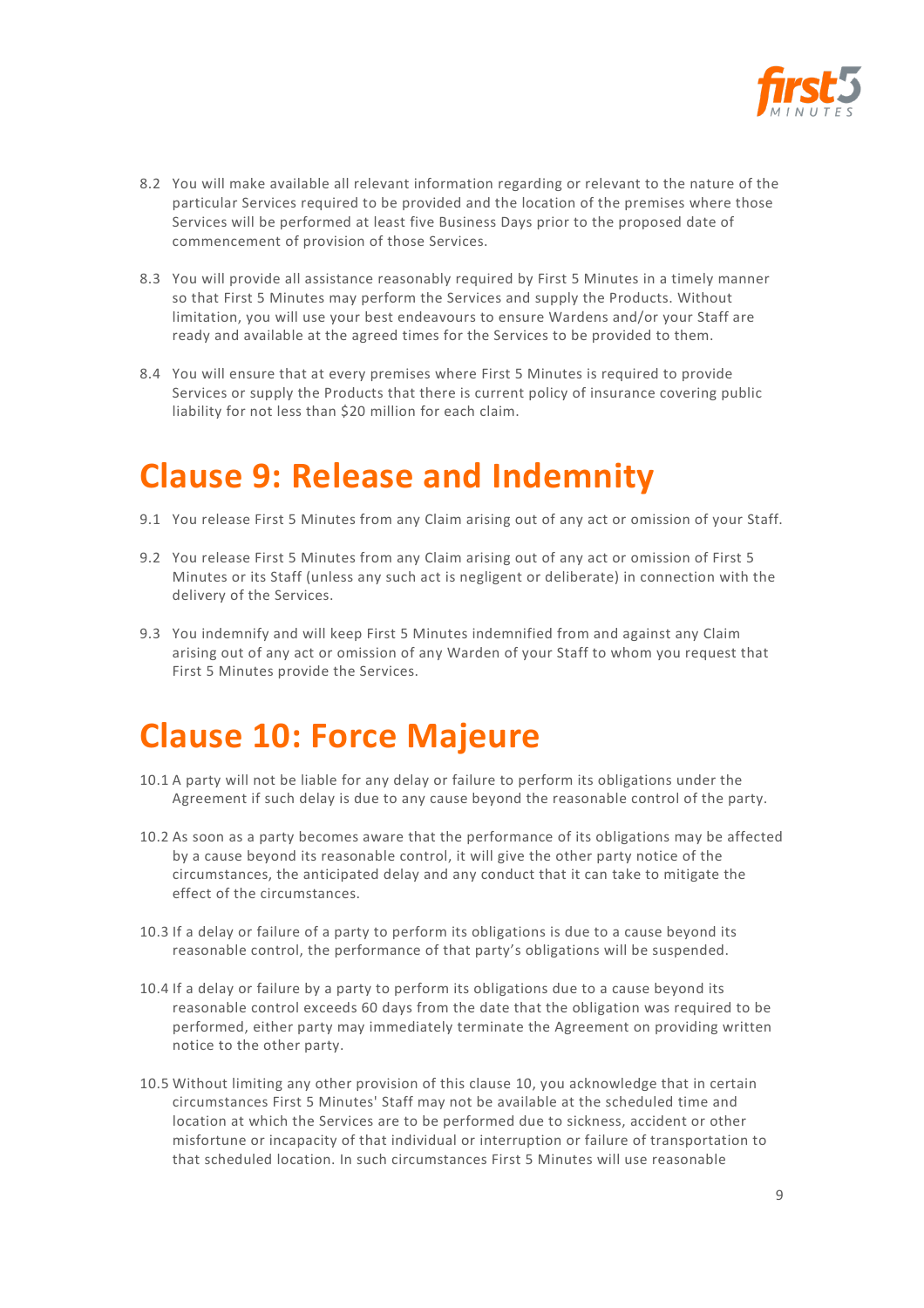

endeavours to supply replacement Staff or carry out such other remedial action it considers appropriate in order to be able to perform the Services at the scheduled location as quickly as possible. You acknowledge, however, that it may not be possible for First 5 Minutes to source replacement Staff at short notice or on the particular scheduled day in question. In no event will First 5 Minutes be liable for any direct or indirect Claim suffered or incurred by you as a result of such circumstances including without limitation, failure to perform the Services, failure to perform the Services on the scheduled day or at the scheduled location or for any delay in performing the Services.

# **Clause 11: Appointment as Sole Provider**

11.1 During the Term:

- a. you agree to exclusively refer all of your requirements for services and goods the same as, or similar to the Services and Products referred to in the Proposal to First 5 Minutes; and
- b. in so doing you agree not to engage any other person or entity to supply services and goods the same as or similar to the Services and Products specified in the Proposal.

## **Clause 12: Intellectual Property Rights**

- 12.1 All copyright and other intellectual property rights in any software, designs, inventions, manuals, procedures, policies or creative works (Intellectual Property Rights) owned by First 5 Minutes at the Commencement Date remain the property of First 5 Minutes at all times.
- 12.2 Any Intellectual Property Rights developed by First 5 Minutes during the Term in connection with the performance of the Services or otherwise in connection with the performance of First 5Minutes' obligations under the Agreement will vest in First 5 Minutes immediately upon its creation. You agree at the request of First 5 Minutes to execute any assignment or other document reasonably requested by First 5 Minutes for the purpose of vesting in First 5 Minutes such Intellectual Property Rights.
- 12.3 First 5 Minutes grants to you a non exclusive licence to use the Intellectual Property Rights referred to in clauses 12.1 and 12.2 during the Term for the limited purpose of participating in the Services and promoting the Services to Wardens and your Staff.

## **Clause 13: Return of Facilities**

13.1 You must deliver to First 5 Minutes immediately upon request and on termination of the Agreement, all facilities, equipment, notes and other records relating to the business or affairs of First 5 Minutes which First 5 Minutes may provide to you for the purposes of the Agreement of which you may acquire during the course of the Agreement.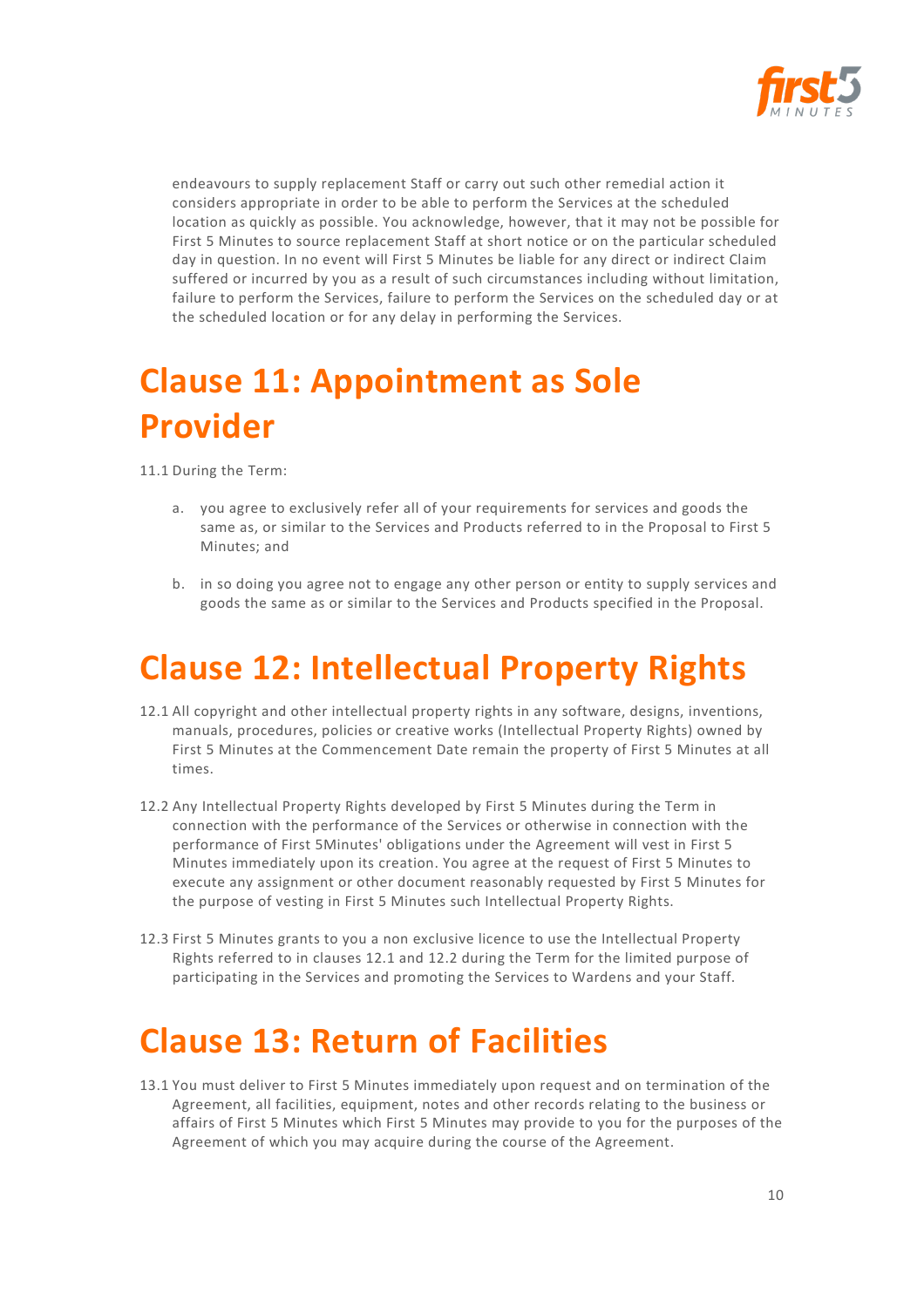

## **Clause 14: Termination**

- 14.1 Either party may terminate the Agreement at any time by giving the other party at least thirty (30) days notice in writing to the other party in the event that the other party has breached a provision of the Agreement and has failed to rectify such a breach after the non-defaulting party has first given fourteen (14) days written notice requiring such breach to be rectified.
- 14.2 Notwithstanding clause 14.1, First 5 Minutes may terminate the Agreement by giving you thirty (30) days notice in writing in the event that:
	- a) you infringe any of First 5 Minutes' intellectual property rights;
	- b) you enter into any form of Insolvency.
- 14.3 If First 5 Minutes terminates the Agreement as a consequence of your breach, then you must pay to First 5 Minutes:
	- a) any part of the Fee which is then due and payable to First 5 Minutes; and
	- b) the Fee which would have been paid by you for the balance of the Term.
- 14.4 Any monies payable to First 5 Minutes under clause 14.3 and which remain unpaid for thirty (30) days shall be a debt due and payable by you to First 5 Minutes.

## **Clause 15: General**

- 15.1 (Further assurances) Each party will take all steps and do all such things as may be reasonably requested by any other party to give effect to any of the transactions contemplated by the Agreement.
- 15.2 (Waiver) No waiver of any breach of the Agreement will be effective unless such waiver is in writing and signed by the party against whom such waiver is claimed. No waiver of any breach will be deemed to be a waiver of any other or subsequent breach.
- 15.3 (Governing law) The Agreement will be governed by and constructed in accordance with the laws of applicable to the State in which the Services or Products are delivered and the parties submit to the non-exclusive jurisdiction of the courts of that state.
- 15.4 (Severance) Any provision of the Agreement which is prohibited or unenforceable in any jurisdiction will, as to such jurisdiction, be severed from the Agreement without invalidating the remaining provisions of the Agreement or affecting such provision in any other jurisdiction.
- 15.5 (Successors) The Agreement binds and benefits the parties and their respective legal personal representatives, successors, and permitted assigns.
- 15.6 (Variation) The provision of the Agreement may not be varied unless in writing signed by the parties. However, First 5 Minutes may change these Terms and Conditions at any time by publishing an updated version at the First 5 Minutes Website. You will be deemed to have accepted these changes, and the terms of the Agreement will be varied as a consequence, if First 5 Minutes informs you of these changes and you either confirm your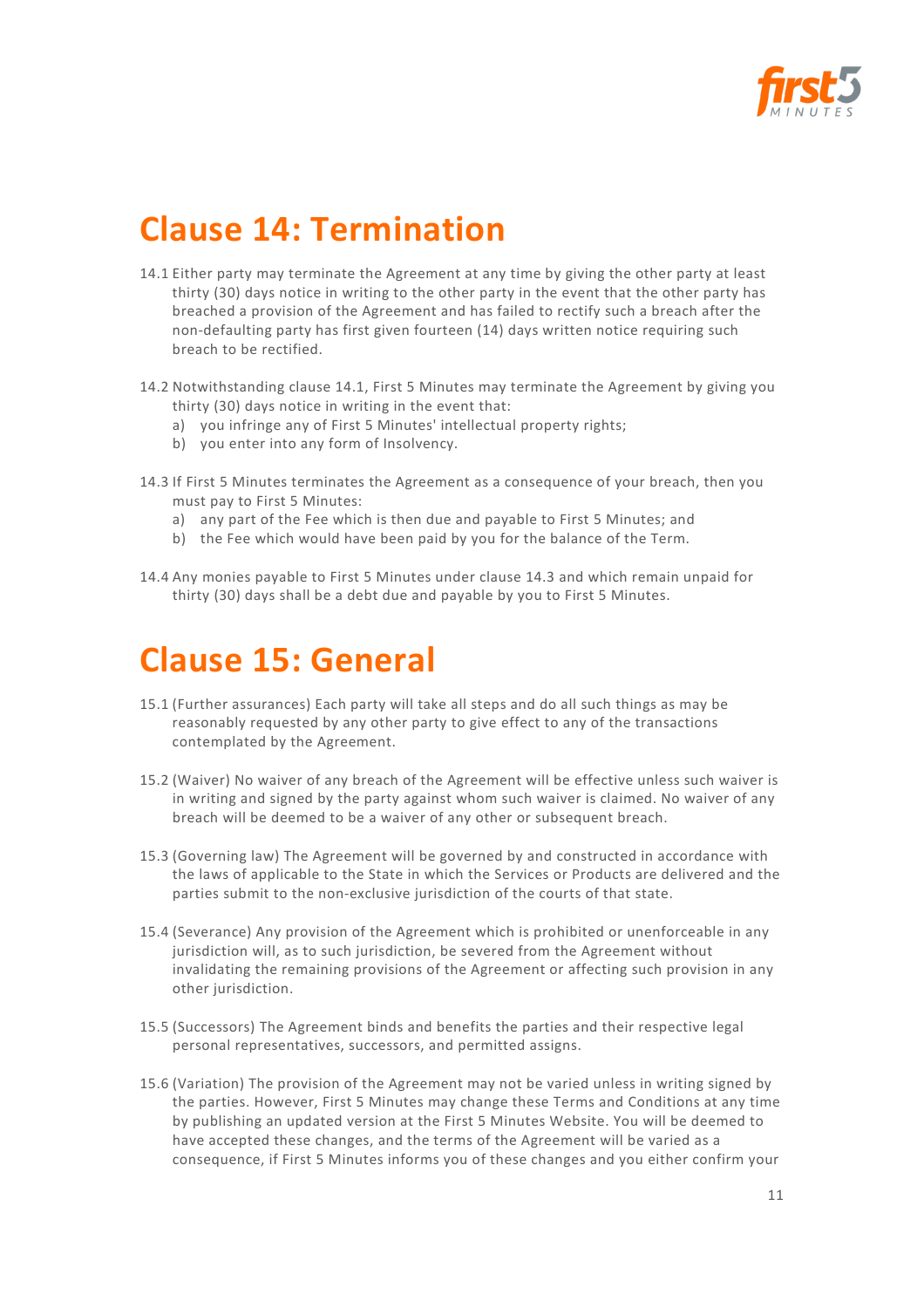

acceptance of the changes in writing with First 5 minutes or you continue to use the Services following the notification of the change.

- 15.7 (Entire agreement) The Agreement constitutes the entire agreement between the parties in relation to its subject matter. Any prior arrangements, agreements, representatives or undertakings are superseded and replaced by the Agreement.
- 15.8 (Relationship) The relationship of the parties is one of the independent contractors. Nothing in the Agreement will be construed as rendering the relationship one of employer and employee, principal and agent, partnership or joint venturers.
- 15.9 (Assignment) You must not assign or otherwise transfer or attempt to assign or transfer any right or obligation under the Agreement without the consent of First 5 Minutes.
- 15.10 (Trust) If you enter into the Agreement as a trustee you acknowledge that the Agreement binds you personally and in your capacity as trustee, that you enter into the Agreement for a proper purpose of the trust that it has power and authority under the trust to enter into the Agreement, and that it has the right to be fully indemnified by the beneficiaries and fully out of the trust property before the beneficiaries for all liabilities it enters under the Agreement.

#### **Clause 16: Dispute Resolution**

- 16.1 If a dispute arises in connection with the Agreement which cannot be settled by the parties within 14 days, the parties must endeavour to settle the dispute by mediation held in Brisbane (or in such other place as may be agreed by the parties by the parties in writing) before having recourse to litigation.
- 16.2 The parties must use their best endeavours to agree on a mediator but failing agreement either party may request the President of the Queensland Law Society to appoint a mediator and the mediator will be appointed on the terms specified by that organisation. The parties will bear equally the costs of any mediator appointed.
- 16.3 The parties agree that the mediator may conduct proceedings under this clause 16 in such manner as the mediator considers is fit including, if appropriate, the adoption of all or part of the Guidelines for Commercial Mediation of the Australian Commercial Disputes Centre. During the course of the mediation, each party must be represented by a person having authority to agree to resolution of the dispute.
- 16.4 If the dispute has not been settled within 28 days (or such other period as the parties may agree in writing) after the appointment of the mediator, the dispute may be submitted to a dispute resolution procedure specifically agreed to be the parties or, if not, to litigation.
- 16.5 Nothing in this clause 16 will prevent a party from seeking urgent interlocutory relief before an appropriate court.